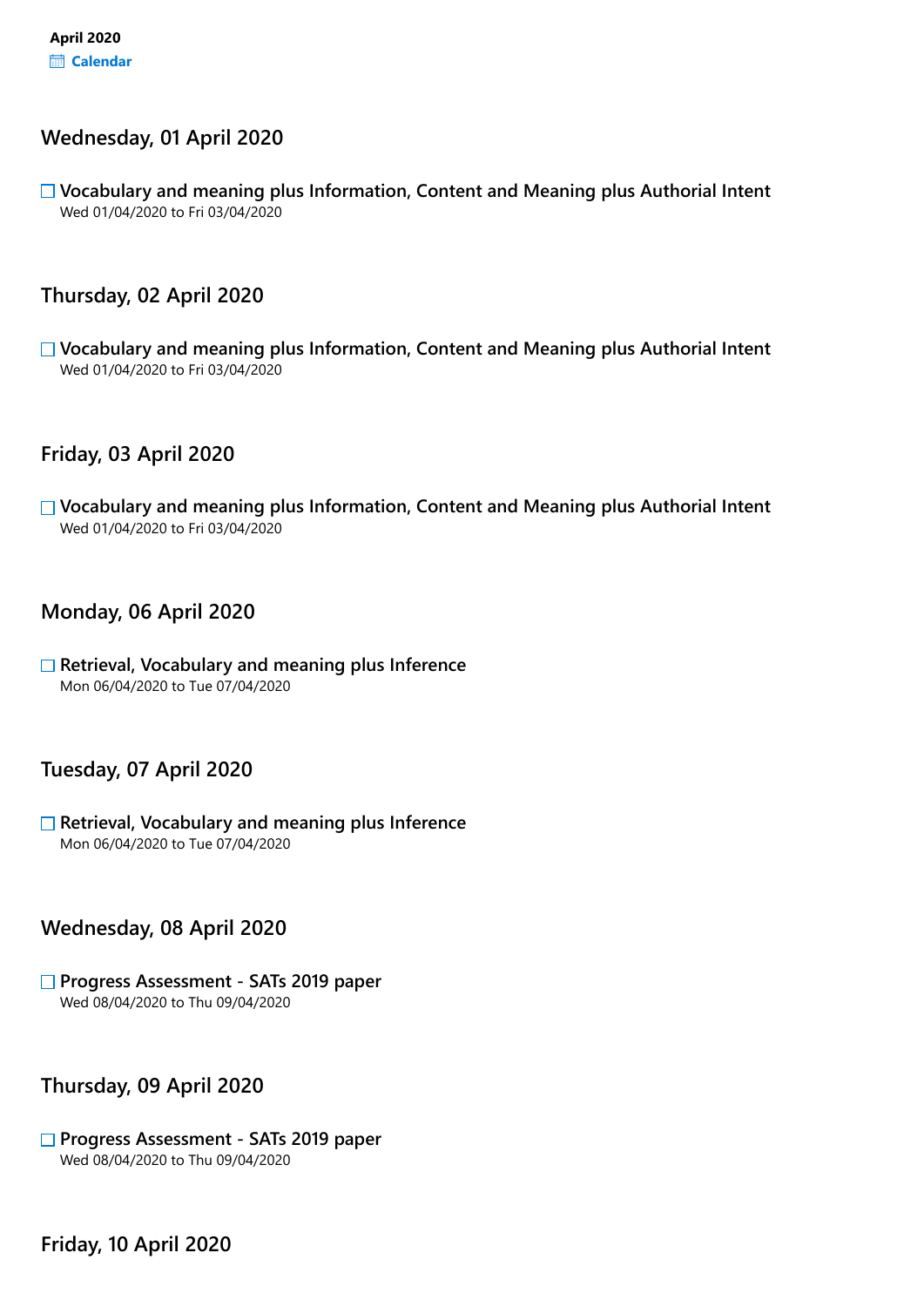□ Easter Holidays Fri 10/04/2020 to Sun 26/04/2020

## Saturday, 11 April 2020

# $\square$  Easter Holidays

Fri 10/04/2020 to Sun 26/04/2020

## Sunday, 12 April 2020

 $\square$  Easter Holidays Fri 10/04/2020 to Sun 26/04/2020

## Monday, 13 April 2020

 $\Box$  Easter Holidays Fri 10/04/2020 to Sun 26/04/2020

#### Tuesday, 14 April 2020

 $\Box$  Easter Holidays Fri 10/04/2020 to Sun 26/04/2020

#### Wednesday, 15 April 2020

**□ Easter Holidays** Fri 10/04/2020 to Sun 26/04/2020

## Thursday, 16 April 2020

 $\square$  Easter Holidays Fri 10/04/2020 to Sun 26/04/2020

## Friday, 17 April 2020

 $\square$  Easter Holidays Fri 10/04/2020 to Sun 26/04/2020

#### Saturday, 18 April 2020

 $\Box$  Easter Holidays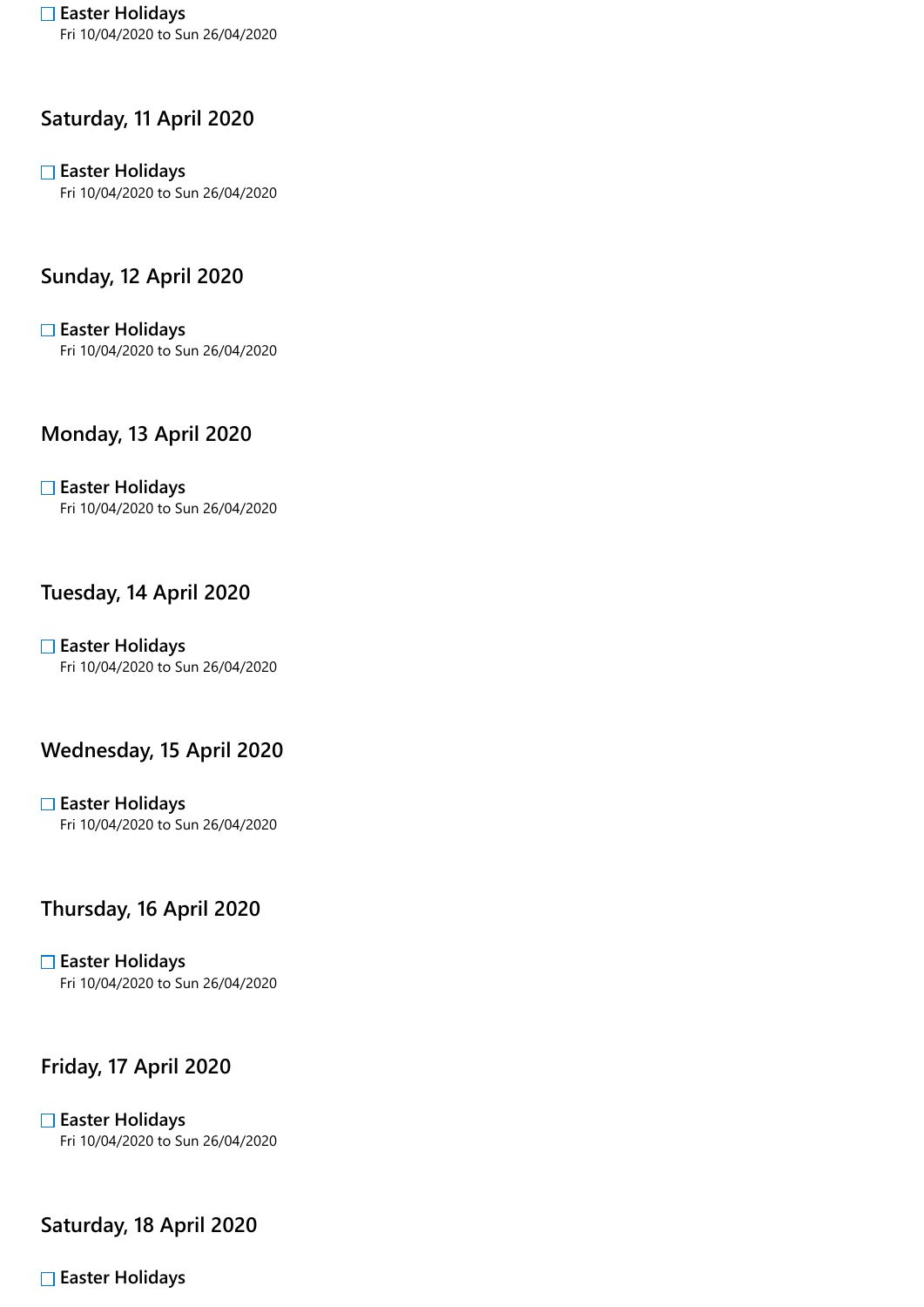#### Sunday, 19 April 2020

 $\Box$  Easter Holidays Fri 10/04/2020 to Sun 26/04/2020

#### Monday, 20 April 2020

 $\square$  Easter Holidays Fri 10/04/2020 to Sun 26/04/2020

#### Tuesday, 21 April 2020

 $\Box$  Easter Holidays Fri 10/04/2020 to Sun 26/04/2020

# Wednesday, 22 April 2020

 $\Box$  Easter Holidays Fri 10/04/2020 to Sun 26/04/2020

#### Thursday, 23 April 2020

 $\square$  Easter Holidays Fri 10/04/2020 to Sun 26/04/2020

# Friday, 24 April 2020

 $\square$  Easter Holidays Fri 10/04/2020 to Sun 26/04/2020

#### Saturday, 25 April 2020

 $\Box$  Easter Holidays Fri 10/04/2020 to Sun 26/04/2020

# Sunday, 26 April 2020

#### $\square$  Easter Holidays

Fri 10/04/2020 to Sun 26/04/2020